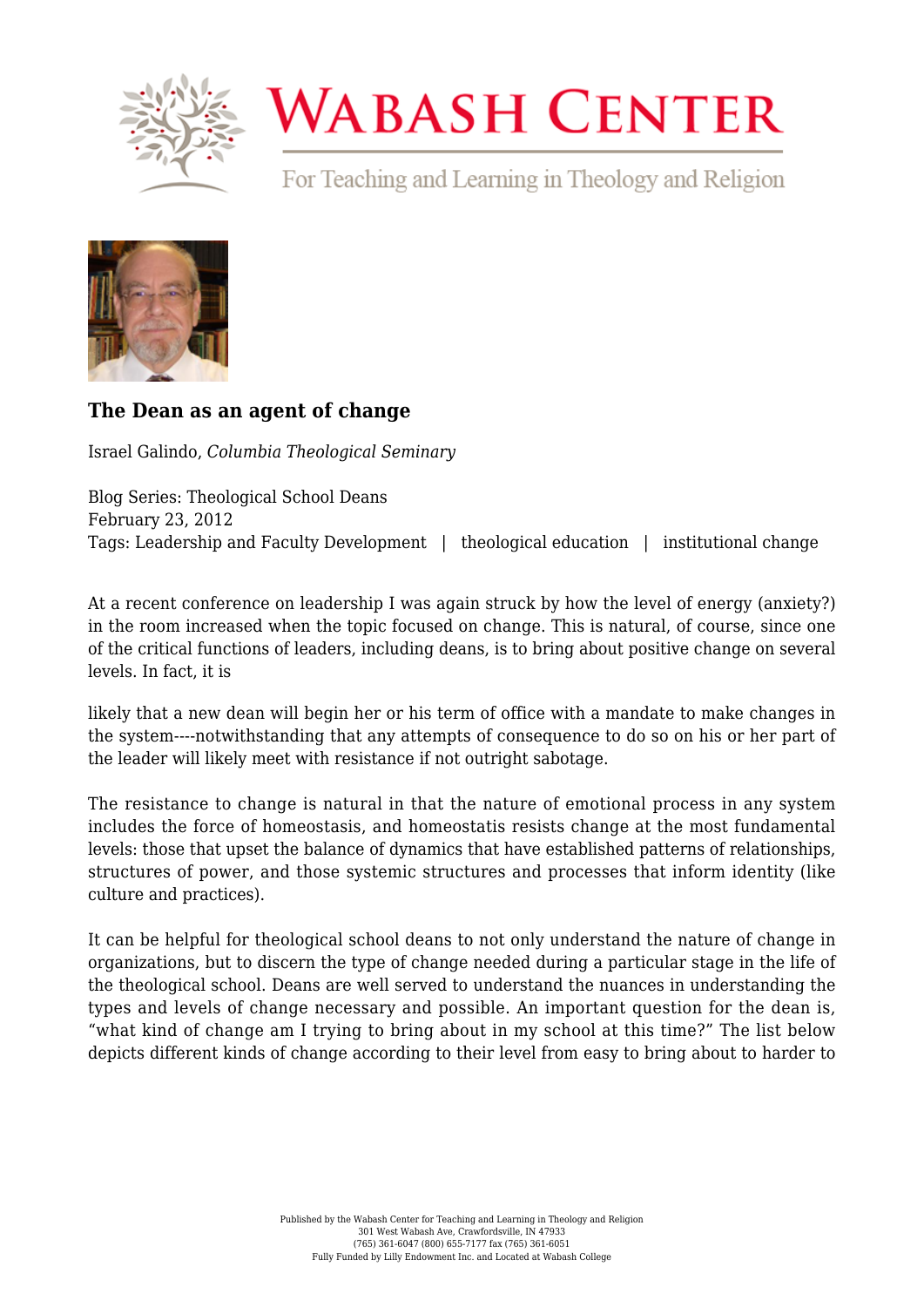achieve. From top to bottom these levels of change take a short time to bring about (e.g., programmatic) to a long time to realize (e.g., cultural and evolutionary). The lower on the list the type of change the more it is a type of "fundamental" or "adaptive" change.



 Change at any level invites anxiety if not reactivity. However, change at the more fundamental level often is perceived as threat, so deans should expect a higher level of reactivity and resistance to the change. Depending on the resilience of the system, change at any level may bring a minimal or a great deal of anxiety and reactivity. Systems with a low tolerance for change (like seminaries) can experience major crises with attempts at even benign programmatic changes.

Few of us remain in the office of the dean long enough to bring about change at the more essential levels, those that impact developmental or evolutionary change, which shifts the emotional process in the system, including homeostasis. The typical tenure of most deans is five to seven years. This has dire implications for the health and vitality of seminaries living in a current age of swift technical changes, drastic cultural changes, and multiple external stressors. My hunch is that the theological schools that will service and thrive over the course of the next two decades are those who can be resilient enough to embrace change at the more fundamental levels while maintaining their core mission. The role of the dean as an agent of change will be a critical factor in this.

Deans, who lead from the center, need to discern the right kind of change needed for right time. To mistake programmatic change for developmental change is a potentially costly blunder. To force organizational change in an attempt to bring about cultural change is